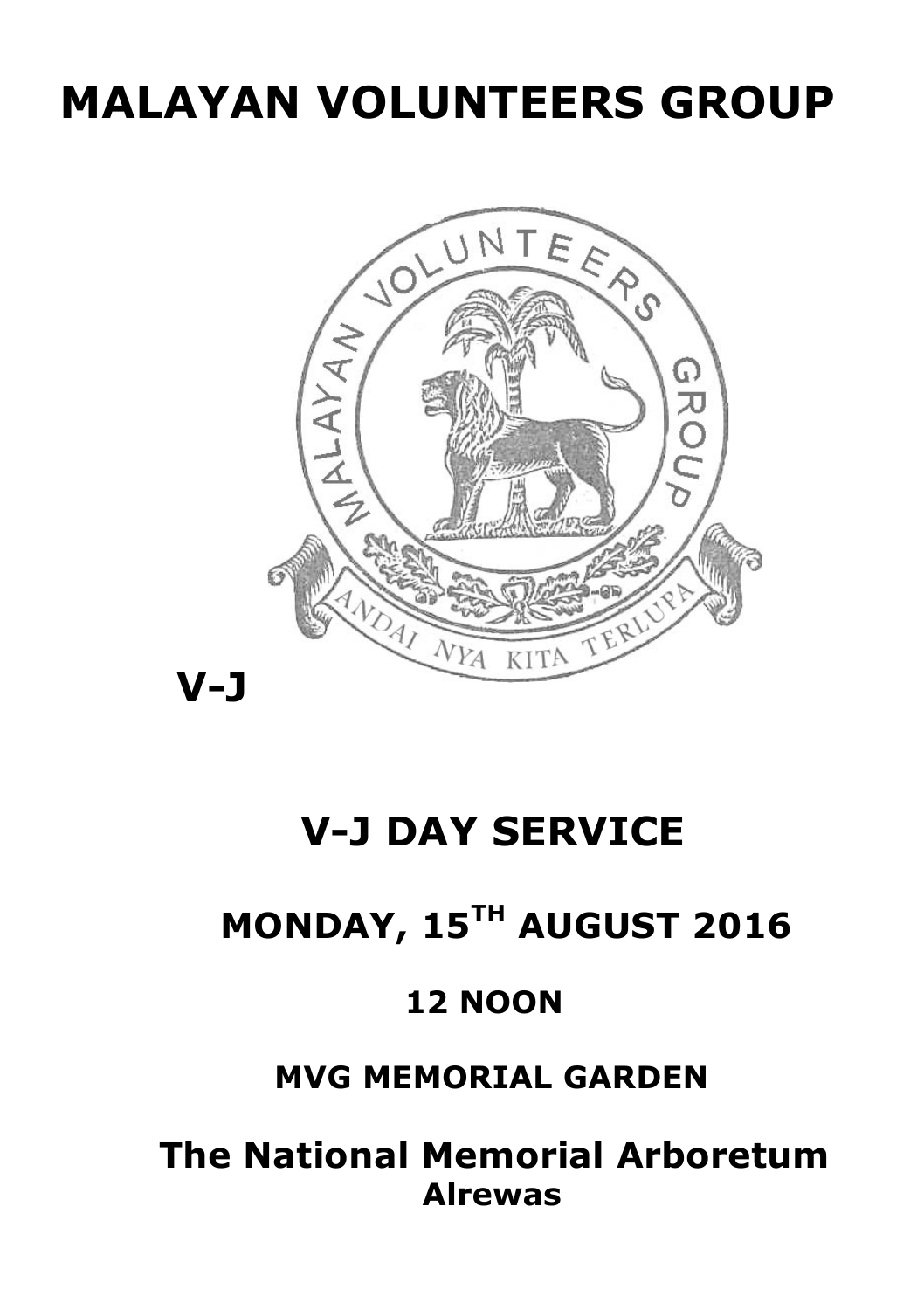#### **WELCOMING REMARKS**

by Jonathan Moffatt

#### **WREATH LAYING 2 MINUTES SILENCE**

#### **"ABIDE WITH ME" SATB arrangement by Lisa Ho Dedicated to the Malayan Volunteers of World Wars 1 and 2**

Abide with me; fast falls the eventide; The darkness deepens; Lord with me abide! When other helpers fail, and comforts flee, Help of the helpless, O abide with me.

Swift to its close ebbs out life's little day; Earth's joys grow dim, its glories pass away; Change and decay in all around I see; O Thou who changest not, abide with me.

I need Thy presence every passing hour; What but Thy grace can foil the tempter's power? Who like Thyself my guide and stay can be? Through cloud and sunshine, O abide with me.

#### **A READING FROM SCRIPTURE**

Psalm 121 – A song of degrees

#### **FROM THE SOMME**

 A Poem by Leslie Coulson Killed in action, 1916

#### **BOOSTING MORALE ON THE Burma Siam Railway**

 Extract from "Baba Nonnie Goes to War" By Ron Mitchell

 **PRAYERS THE LORD'S PRAYER**

#### **MISS FOSS, the Camp Superintendent** Poem by an unnamed person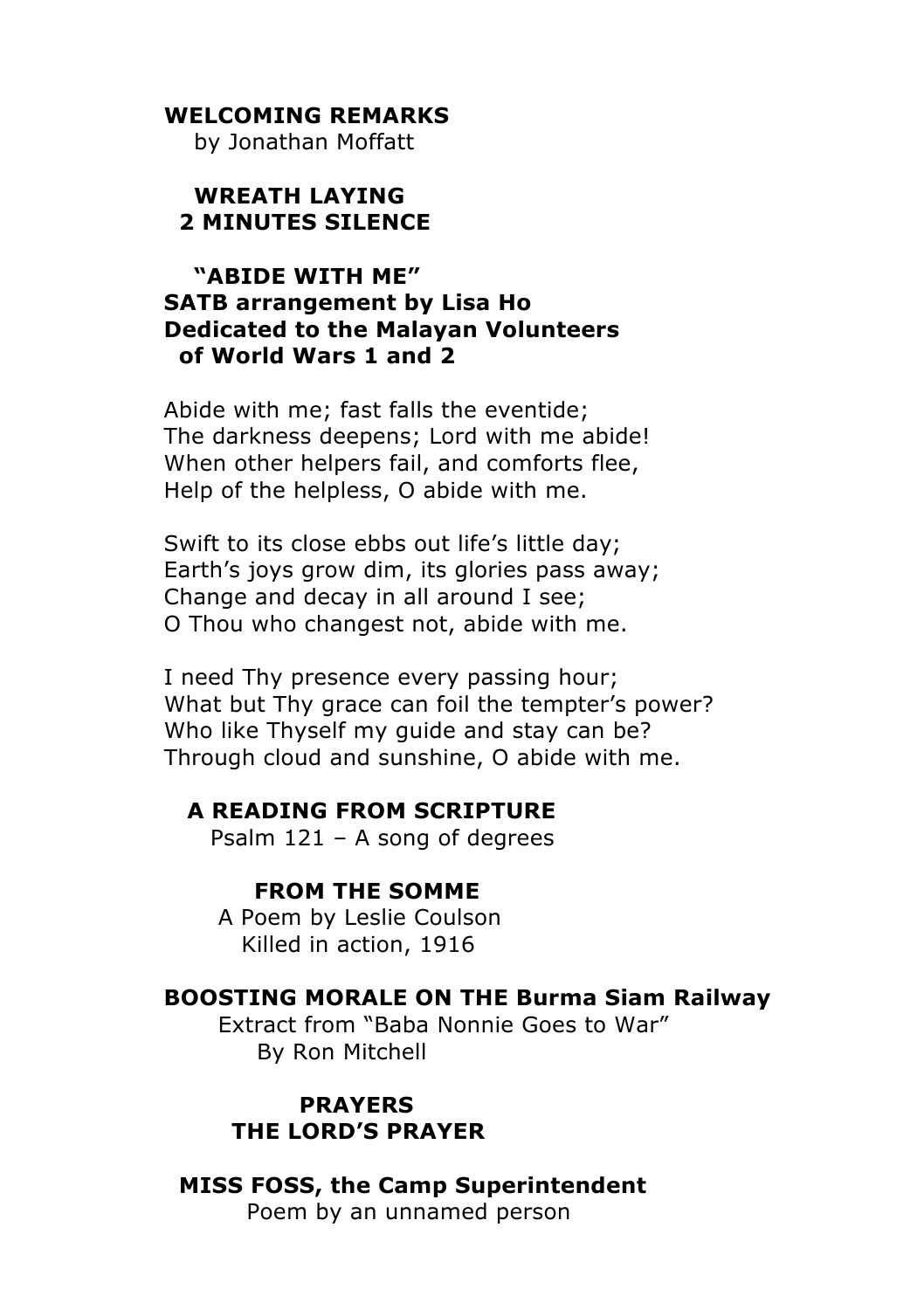#### **POW No: 81A Medan JUDY, A Dog in a Million** Reading from the book by Robert Weintraub

#### **"THE CAPTIVES' HYMN" By Margaret Dryburgh**

Father, in captivity We would lift our prayer to Thee. Keep us ever in Thy love, Grant us daily we may prove Those who place their trust in Thee More than conquerors may be.

Give us patience to endure, Keep our hearts serene and pure, Grant us courage, charity, Greater faith, humility, Readiness to own Thy will, Be we free, or captive still.

For our country we would pray, In this hour be Thou her stay, Pride and selfishness forgive, Teach her by Thy laws to live, By Thy grace may all men see That true greatness comes from Thee.

For our loved ones we would pray, Be their Guardian night and day, From all danger keep them free, Banish all anxiety. May they trust us to Thy care, Know that Thou our pains dost share.

May the day of freedom dawn, Peace and justice be reborn. Grant that nations, loving Thee, O'er the world may brother be, Cleansed by suffering, know rebirth, See Thy Kingdom come on earth.

#### **CHRISTMAS 1942 AT PALEMBANG**